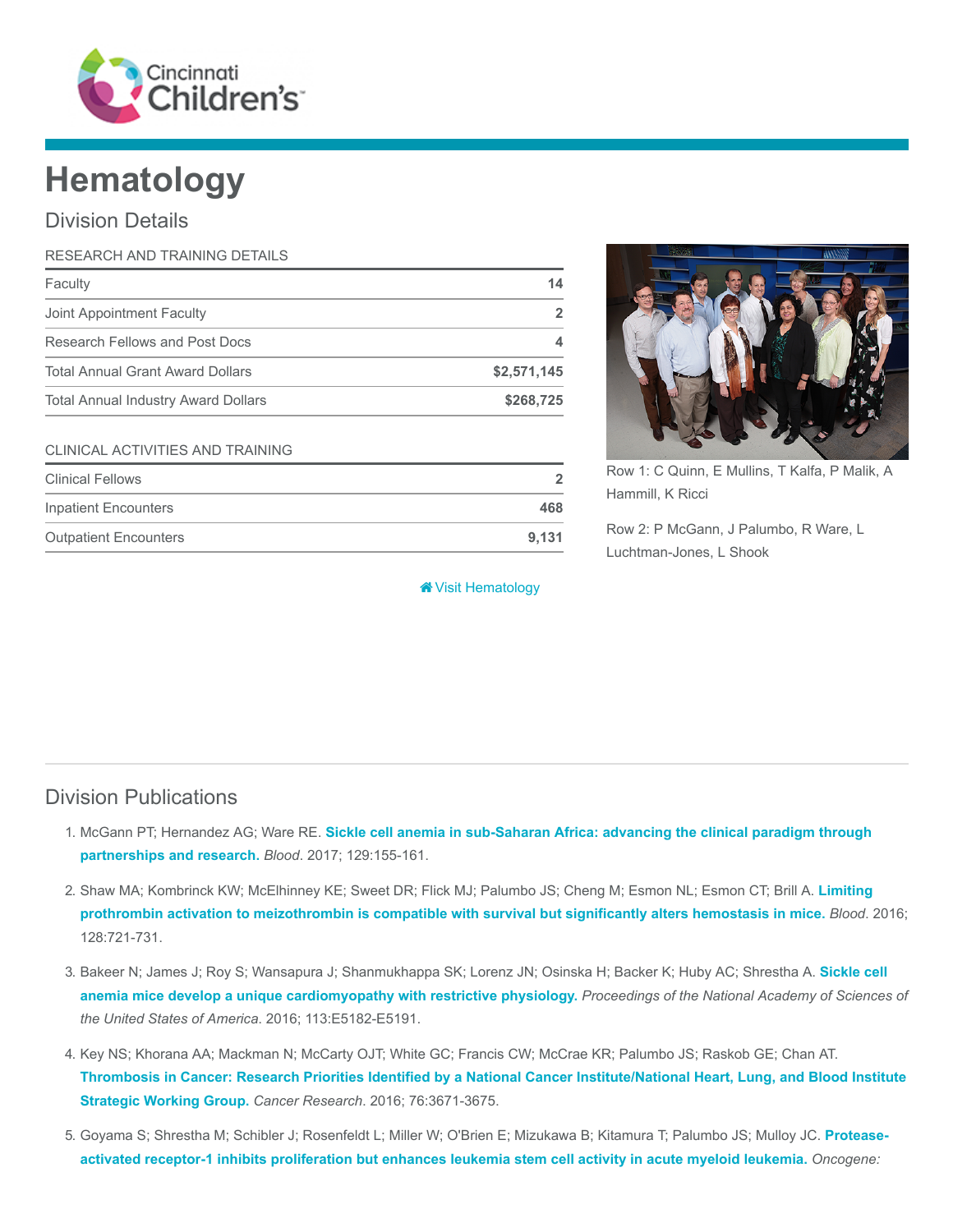Including Oncogene Reviews. 2017; 36:2589-2598.

- 6. Marahatta A; Megaraj V; McGann PT; Ware RE; Setchell KDR. Stable-Isotope Dilution HPLC-Electrospray Ionization Tandem [Mass Spectrometry Method for Quantifying Hydroxyurea in Dried Blood Samples.](https://www.ncbi.nlm.nih.gov/pubmed/27694393) Clinical chemistry. 2016; 62:1593-1601.
- 7. [Shaw MA; Gao Z; McElhinney KE; Thornton S; Flick MJ; Lane A; Degen JL; Ryu JK; Akassoglou K; Mullins ES.](https://www.ncbi.nlm.nih.gov/pubmed/28275164) Plasminogen Deficiency Delays the Onset and Protects from Demyelination and Paralysis in Autoimmune Neuroinflammatory Disease. The Journal of neuroscience : the official journal of the Society for Neuroscience. 2017; 37:3776-3788.
- 8. Pecker LH; Schaefer BA; Luchtman-Jones L. [Knowledge insufficient: the management of haemoglobin SC disease.](https://www.ncbi.nlm.nih.gov/pubmed/27982424) British Journal of Haematology. 2017; 176:515-526.
- 9. [Dowling MM; Quinn CT; Ramaciotti C; Kanter J; Osunkwo I; Inusa B; Iyer R; Kwiatkowski JL; Johnson C; Rhodes M.](https://www.ncbi.nlm.nih.gov/pubmed/27766637) Increased prevalence of potential right-to-left shunting in children with sickle cell anaemia and stroke. British Journal of Haematology. 2017; 176:300-308.
- 10. [Chonat S; Chandrakasan S; Kalinyak KA; Ingala D; Gruppo R; Kalfa TA.](https://www.ncbi.nlm.nih.gov/pubmed/27870017) Atypical haemolytic uraemic syndrome in a patient with sickle cell disease, successfully treated with eculizumab. British Journal of Haematology. 2016; 175:744-747.
- 11. Quinn CT; Paniagua MC; DiNello RK; Panchal A; Geisberg M. A rapid, inexpensive and disposable point-of-care blood test for [sickle cell disease using novel, highly specific monoclonal antibodies.](https://www.ncbi.nlm.nih.gov/pubmed/27605462) British Journal of Haematology. 2016; 175:724-732.
- 12. [Nottage KA; Ware RE; Aygun B; Smeltzer M; Kang G; Moen J; Wang WC; Hankins JS; Helton KJ.](https://www.ncbi.nlm.nih.gov/pubmed/27604981) Hydroxycarbamide treatment and brain MRI/MRA findings in children with sickle cell anaemia. British Journal of Haematology. 2016; 175:331-338.
- 13. Giangrande P; Andreeva T; Chowdary P; Ehrenforth S; Hanabusa H; Leebeek FWG; Lentz SR; Nemes L; Poulsen LH; Santagostino E. [Clinical evaluation of glycoPEGylated recombinant FVIII: Efficacy and safety in severe haemophilia A.](https://www.ncbi.nlm.nih.gov/pubmed/27904904) Thrombosis and haemostasis. 2017; 117:252-261.
- 14. [Quinn CT; Smith EP; Arbabi S; Khera PK; Lindsell CJ; Niss O; Joiner CH; Franco RS; Cohen RM.](https://www.ncbi.nlm.nih.gov/pubmed/27648808) Biochemical surrogate markers of hemolysis do not correlate with directly measured erythrocyte survival in sickle cell anemia. American Journal of Hematology. 2016; 91:1195-1201.
- 15. Cronin RM; Hankins JS; Adams-Graves P; Thompson AA; Kalinyak K; Byrd J; McClain B; Kassim A; DeBaun M; Treadwell M. [Barriers and facilitators to research participation among adults, and parents of children with sickle cell disease: A trans](https://www.ncbi.nlm.nih.gov/pubmed/27421796)regional survey. American Journal of Hematology. 2016; 91:E461-E462.
- 16. [Crosby LE; Joffe NE; Davis B; Quinn CT; Shook L; Morgan D; Simmons K; Kalinyak KA.](https://www.ncbi.nlm.nih.gov/pubmed/27320459) Implementation of a Process for Initial Transcranial Doppler Ultrasonography in Children With Sickle Cell Anemia. American Journal of Preventive Medicine. 2016; 51:S10-S16.
- 17. Cohen RM; Smith EP; Arbabi S; Quinn CT; Franco RS. [Do Red Blood Cell Indices Explain Racial Differences in the Relationship](https://www.ncbi.nlm.nih.gov/pubmed/27318381) between Hemoglobin A1c and Blood Glucose?. The Journal of Pediatrics. 2016; 176:7-9.
- 18. Crosby LE; Joffe NE; Peugh J; Ware RE; Britto MT. [Pilot of the Chronic Disease Self-Management Program for Adolescents and](https://www.ncbi.nlm.nih.gov/pubmed/27793727) Young Adults With Sickle Cell Disease. Journal of Adolescent Health. 2017; 60:120-123.
- 19. Kalfa TA. [Warm antibody autoimmune hemolytic anemia.](https://www.ncbi.nlm.nih.gov/pubmed/27913548) Hematology-American Society of Hematology Education Program. 2016; 2016:690-697.
- 20. Schaefer BA; Flanagan JM; Alvarez OA; Nelson SC; Aygun B; Nottage KA; George A; Roberts CW; Piccone CM; Howard TA. [Genetic Modifiers of White Blood Cell Count, Albuminuria and Glomerular Filtration Rate in Children with Sickle Cell](https://www.ncbi.nlm.nih.gov/pubmed/27711207) Anemia. PloS one. 2016; 11:e0164364.
- 21. [Mineo C; Lanier L; Jung E; Sengupta S; Ulrich V; Sacharidou A; Tarango C; Osunbunmi O; Shen YM; Salmon JE.](https://www.ncbi.nlm.nih.gov/pubmed/27463336) Identification of a Monoclonal Antibody That Attenuates Antiphospholipid Syndrome-Related Pregnancy Complications and Thrombosis. PloS one. 2016; 11:e0158757.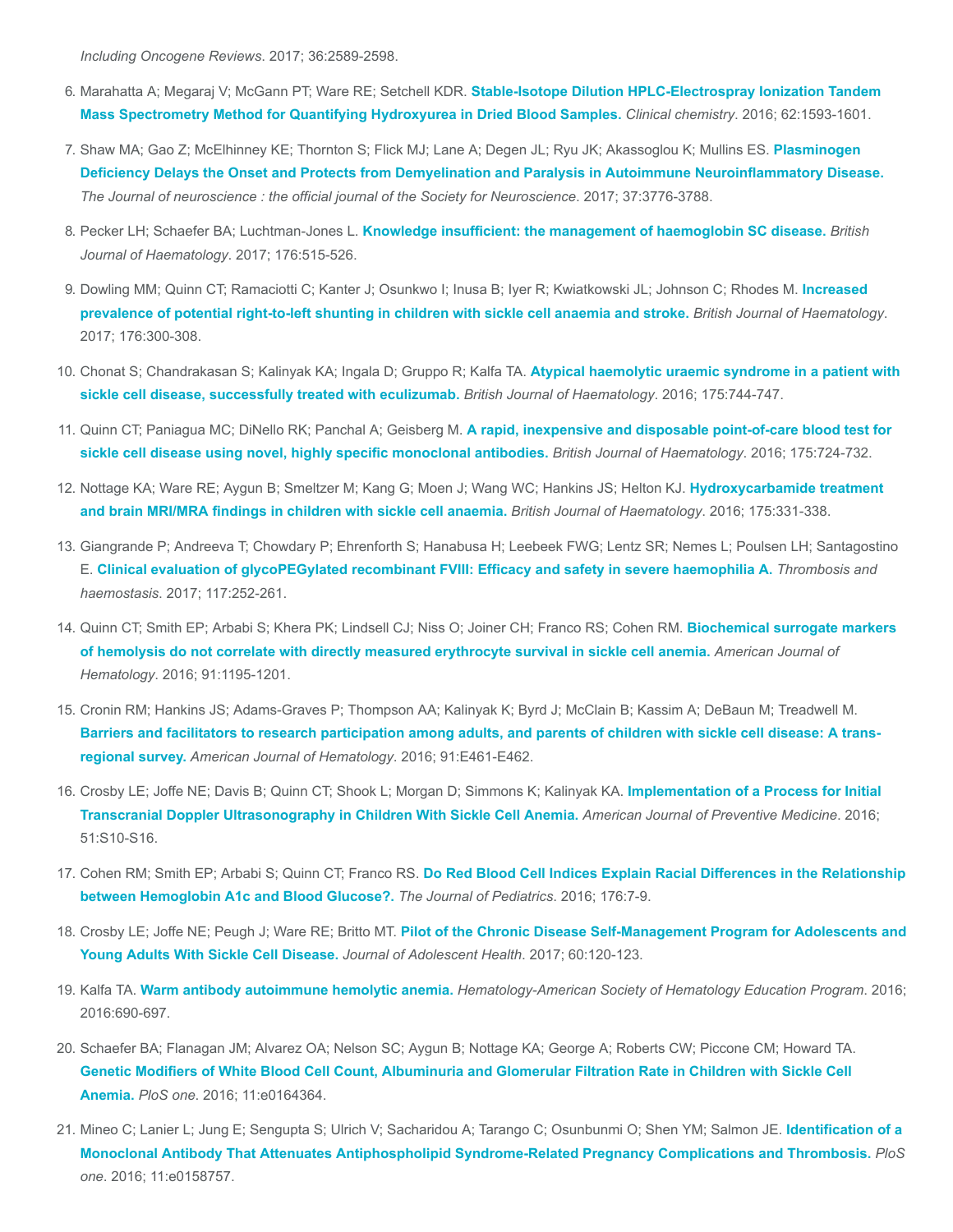- 22. [Niss O; Chonat S; Dagaonkar N; Almansoori MO; Kerr K; Rogers ZR; McGann PT; Quarmyne MO; Risinger M; Zhang K.](https://www.ncbi.nlm.nih.gov/pubmed/27667160) Genotypephenotype correlations in hereditary elliptocytosis and hereditary pyropoikilocytosis. Blood Cells, Molecules, and Diseases. 2016; 61:4-9.
- 23. [Mullins ES; Stasyshyn O; Alvarez-Román MT; Osman D; Liesner R; Engl W; Sharkhawy M; Abbuehl BE.](https://www.ncbi.nlm.nih.gov/pubmed/27891721) Extended half-life pegylated, full-length recombinant factor VIII for prophylaxis in children with severe haemophilia A. Haemophilia. 2017; 23:238-246.
- 24. Lim MY; Cheng D; Aschman D; Dunn A; Ahuja S; Carpenter SL; Davis JA; French J; Gruppo R; Knoll C. Radionuclide synovectomy [in patients with bleeding disorders: a review of malignancy and myeloproliferative neoplasms from the ATHNdataset.](https://www.ncbi.nlm.nih.gov/pubmed/28111845) Haemophilia. 2017; 23:e160-e162.
- 25. [Brand B; Gruppo R; Wynn TT; Griskevicius L; Lopez Fernandez MF; Chapman M; Dvorak T; Pavlova BG; Abbuehl BE.](https://www.ncbi.nlm.nih.gov/pubmed/27328112) Efficacy and safety of pegylated full- length recombinant factor VIII with extended half-life for perioperative haemostasis in haemophilia A patients. Haemophilia. 2016; 22:e251-e258.

## Grants, Contracts, and Industry Agreements

#### Annual Grant Award Dollars

| Investigator                     | <b>Title</b>                                                                                                                                    | Sponsor                                                                             | ID              | <b>Dates</b>                       | Amount |
|----------------------------------|-------------------------------------------------------------------------------------------------------------------------------------------------|-------------------------------------------------------------------------------------|-----------------|------------------------------------|--------|
| Ralph A Gruppo, MD               | Hemophilia And Thrombosis<br>Center                                                                                                             | Cascade Hemophilia<br>Consortium (Hemophilia<br>Foundation of Michigan)             | Gruppo, CHC/HFM | 06/01/2003 \$114,597<br>05/31/2018 |        |
| Ralph A Gruppo, MD               | <b>Community Counts: Public</b><br>Health Surveillance for<br><b>Bleeding Disorders</b>                                                         | Ctr for Disease Control<br>and Prevention<br>(Hemophilia Foundation<br>of Michigan) | 10U27DD000862   | 10/01/1997 \$28,000<br>09/29/2016  |        |
| Lisa M Shook                     | Sickle Treatment and<br>Outcomes Research in the<br>Midwest - Treatment<br><b>Demonstration Project</b>                                         | Health Resources &<br>Services Admin                                                | U1EMC27863      | 09/01/2014 \$832,152<br>08/31/2017 |        |
| Russell Ware, MD,<br>PhD         | <b>Endothelialized Microfluidics</b><br>for Sickle Cell Disease<br>Research & Drug Discovery                                                    | National Institutes of<br>Health (Emory<br>University)                              | R01 HL121264    | 01/01/2014 \$18,372<br>12/31/2018  |        |
| Russell Ware, MD,<br>PhD         | Genetic Modifiers of<br><b>Transfusional Iron Overload</b>                                                                                      | National Institutes of<br>Health (Baylor College<br>of Medicine)                    | R21HL123641     | 08/01/2015 \$17,979<br>07/31/2017  |        |
| Patrick McGann, MD,<br><b>MS</b> | <b>Therapeutic Response</b><br>Evaluation and Adherence<br>Trial: A Prospective Study of<br>Hydroxyurea for Children with<br>Sickle Cell Anemia | National Institutes of<br>Health                                                    | K23 HL128885    | 09/01/2015 \$188,563<br>05/31/2020 |        |
| Joseph S Palumbo,<br><b>MD</b>   | <b>Hemostatic Factors Drive</b><br>Prostate Cancer Pathogenesis                                                                                 | National Institutes of<br>Health                                                    | R01 CA193678    | 04/15/2016 \$356,850<br>03/31/2021 |        |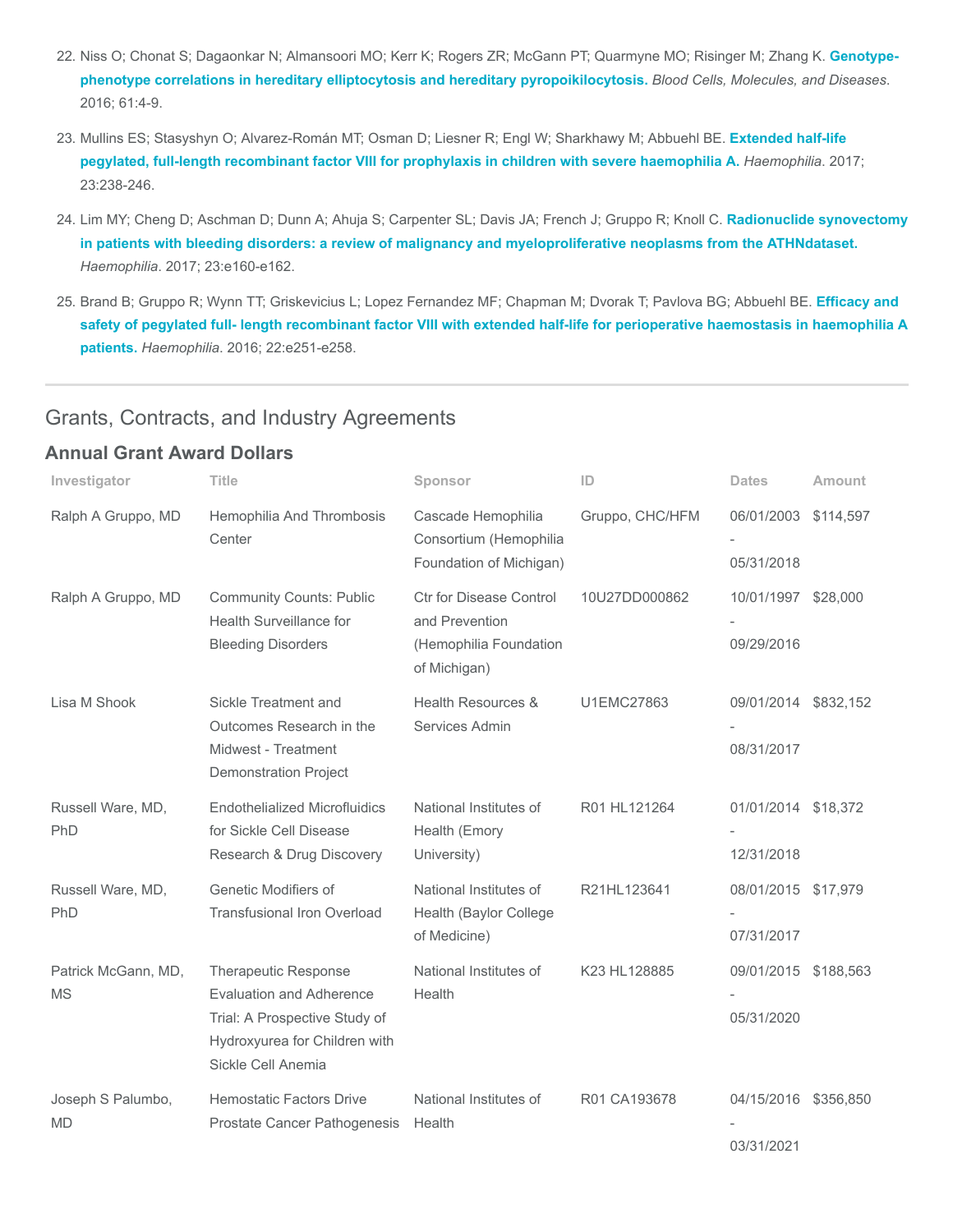| Russell Ware, MD,<br>PhD         | Genetic Variants Influencing<br>the Phenotypic Expression of<br>Sickle Cell Anemia                                                               | Doris Duke Charitable<br>Foundation                                                 | 2015132                               | 09/01/2015 \$162,000<br>08/31/2018 |                         |
|----------------------------------|--------------------------------------------------------------------------------------------------------------------------------------------------|-------------------------------------------------------------------------------------|---------------------------------------|------------------------------------|-------------------------|
| Joseph S Palumbo,<br><b>MD</b>   | Coagulation Factors as<br>Modifiers of the Colon Cancer<br>Microenvironment                                                                      | National Institutes of<br>Health                                                    | R01 CA204058                          | 04/05/2016 \$356,850<br>03/31/2021 |                         |
| Lisa M Shook                     | Cincinnati Sickle Cell Project                                                                                                                   | Ohio Department of<br>Health                                                        | 0310011SK1017                         | 06/30/2021                         | 07/01/2016 \$125,957.40 |
| Harry Lesmana, MD                | Elucidating the Role of<br>RaIGDS Pathway in<br>Erythropoiesis                                                                                   | American Society of<br>Hematology                                                   | Lesmana, Harry, ASH                   | 07/01/2016 \$5,000<br>06/30/2017   |                         |
| Patrick McGann, MD,<br><b>MS</b> | Genetic and Biologcal<br>Determinants of Immune<br>Thrombocytopenia: ITP<br>Consortium of North America<br>(ICON) Research Sample<br><b>Bank</b> | Texas Children's<br>Hospital                                                        | McGann, Pat, TCH                      | 07/01/2016 \$6,250<br>06/30/2020   |                         |
| Russell Ware, MD,<br>PhD         | Baby Hug Follow-up Study II<br>Core Laboratory                                                                                                   | National Institutes of<br>Health (New England<br>Research Institutes)               |                                       | 01/01/2016 \$266,950<br>05/05/2017 |                         |
| Cristina Tarango, MD             | Region V East Comprehensive<br>Care Network for Bleeding<br><b>Disorders</b>                                                                     | Maternal & Child Health<br>Bureau (Hemophilia<br>Foundation of Michigan)            | H30 MC24047                           | 06/01/2016 \$22,000<br>05/31/2021  |                         |
| Cristina Tarango, MD             | <b>Community Counts: Public</b><br>Health Surveillance for<br><b>Bleeding Disorders</b>                                                          | Ctr for Disease Control<br>and Prevention<br>(Hemophilia Foundation<br>of Michigan) | U27 DD001155                          | 09/30/2016 \$27,250<br>09/29/2020  |                         |
| Cristina Tarango, MD             | Prospective Evaluation of the<br>Duration of Therapy for<br>Thrombosis in Children (Kids-<br>DOTT)                                               | National Institutes of<br>Health (All Childrens<br>Resesearch Inst., Inc.)          | U01 HL130048                          | 01/11/2017 \$6,374<br>06/30/2021   |                         |
| Adrienne Hammill, MD             | Efficacy, Safety and<br>Pharmacokinetics of Topical<br>Timolol in Infants with Infantile<br>Hemangioma                                           | National Institutes of<br>Health (Duke University)                                  | HHSN275201000003l 01/01/2017 \$11,000 | 09/28/2017                         |                         |
| Cristina Tarango, MD             | <b>ATHN Data Quality Counts</b>                                                                                                                  | American Thrombosis &<br><b>Hemostatis Network</b>                                  | AA108                                 | 07/01/2016 \$7,000<br>06/30/2017   |                         |
| Adrienne Hammill, MD             | Phase 2 Study of Vincristine<br>vs. Sirolimus for the Treatment<br>of High Risk Kaposiform<br>Hemangioendothelioma                               | Food and Drug<br>Administration<br>(Children's Hospital<br>Boston)                  | R01 FD004363                          | 09/01/2016 \$13,001<br>08/31/2017  |                         |